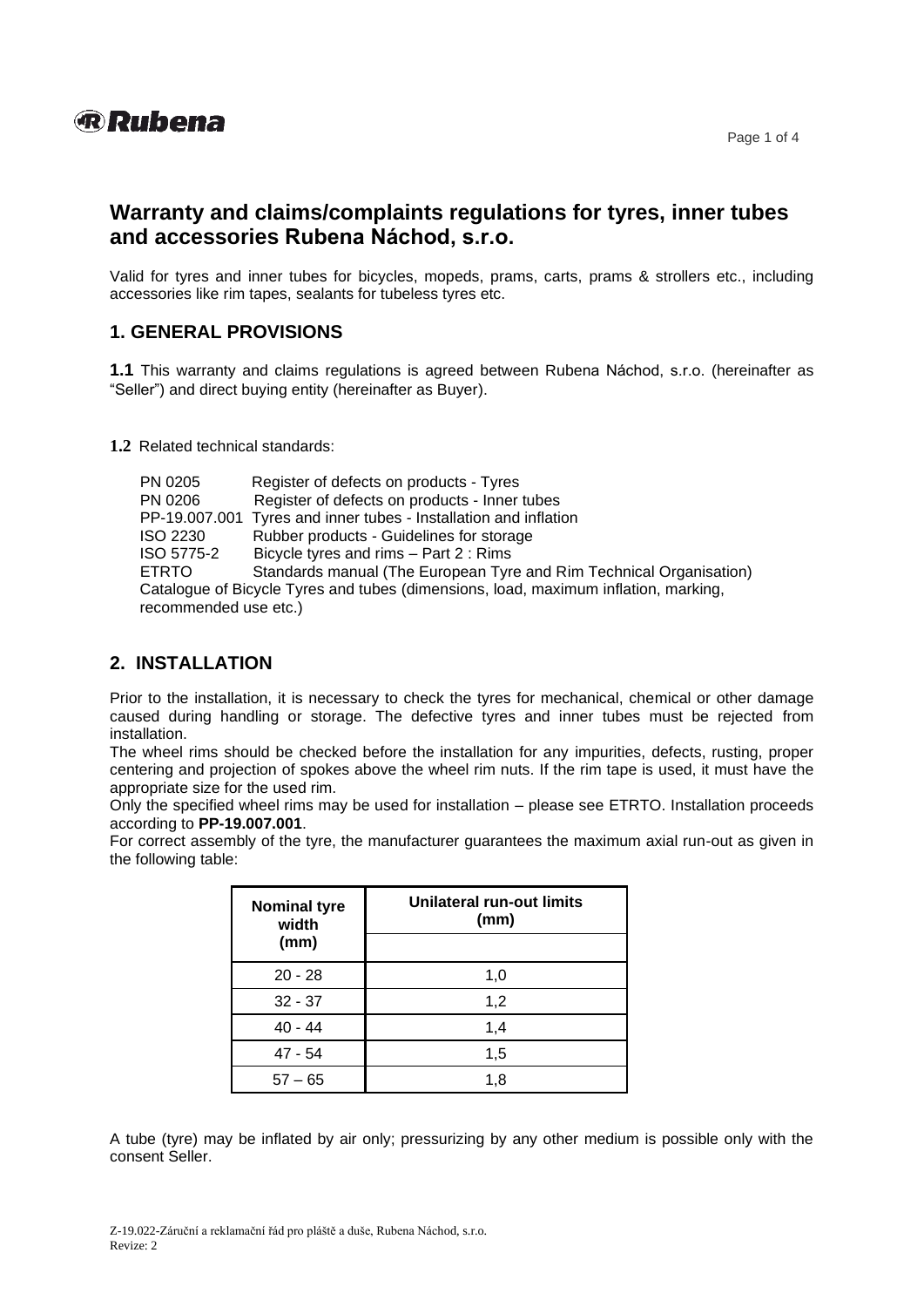## **3. STORAGE**

Uninstalled tyres and tubes may be stored only under conditions as specified in ISO 2230. (The storage must be protected from weather influences, mechanical and chemical impurities and sun rays. The stored products cannot be exposed to radiant heat, it must be stored at least 1 meter from a heater in recommended temperature from +5 to +25 °C. The solvents, fuel, lubricants, disinfectants, acids, lyes or other chemicals cannot be placed in the same storage.)

The recommended storage periods are 5 years for tyres and 7 years for inner tubes from manufacturing date.

The date of manufacture is marked on the outside tyre surface in the form of engraving:



The 3



or the 45<sup>th</sup> week of the year 2017

The manufacturing date for inner tubes is marked on their surface as a stamp print or engraved in the wall of the product.



While a wheel has the tyre installed for a longer period at standstill (e.g. during winter), it is recommended to hang up the bicycle and lower the pressure in the tyre. If the bicycle stands on noninflated tyres, the loaded spot on the tyre becomes distorted, which leads to a lateral breaking through during cycling.

The permanent effect of sunshine especially unfavourable leading to ozone ageing and build-up of surface cracks.

The tyres must be protected from contact with solvents, oils or other chemical compounds.

# **4. GUARANTEE REGULATION FOR TYRES AND INNER TUBES**

The manufacturer guarantees the quality of used materials, design and the utility characteristics of tyres and inner tubes for 24 months from the date of purchase from Rubena Náchod, s.r.o.

The guarantee does not apply to defects due to the following:

```
a) improper installation of the product – see PP-19.007.001, 
b) improper user interaction,
```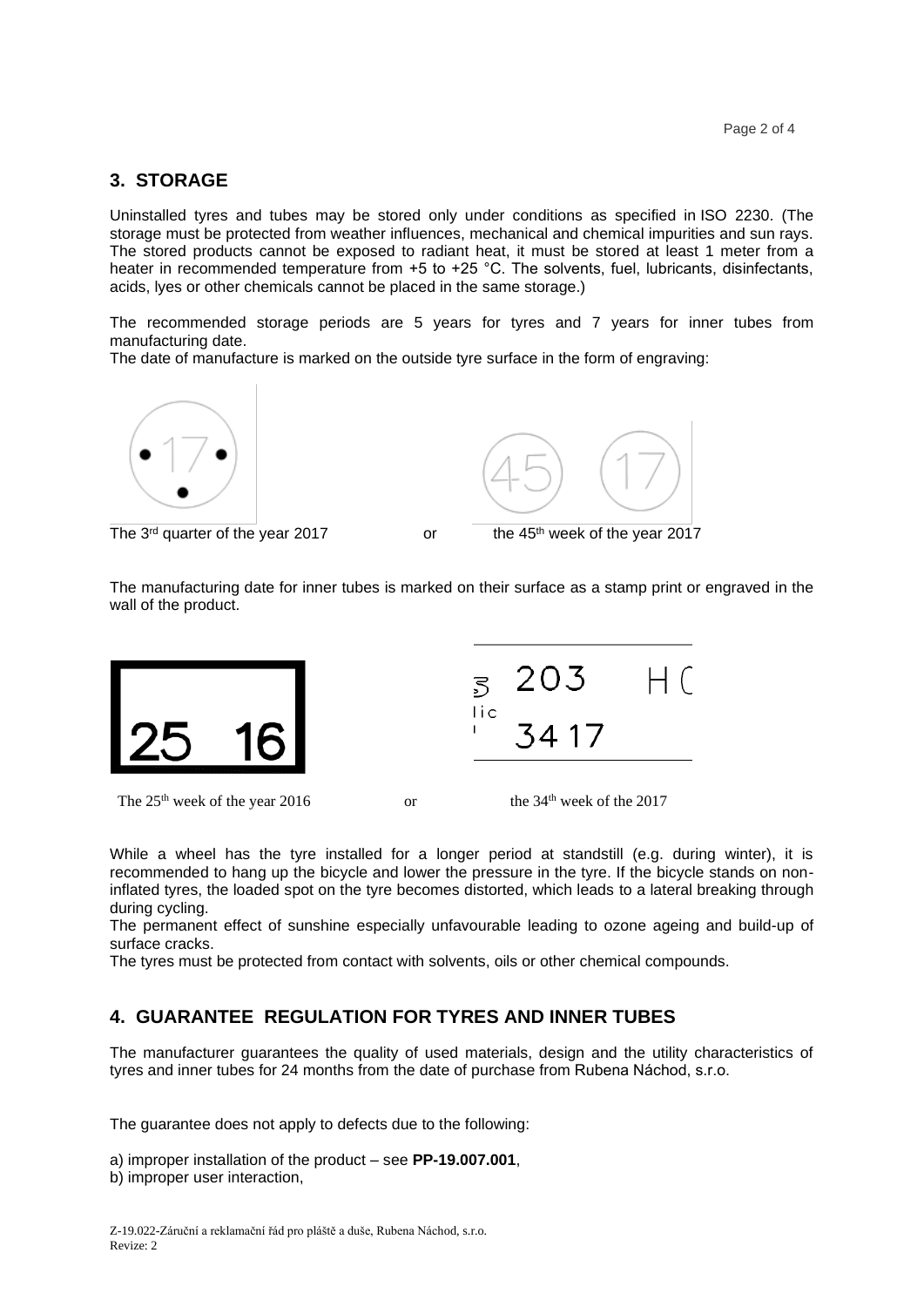c) improper storage of the product,

- d) improper application of the product,
- e) wear due to normal operation,
- g) non-observance of the instructions given in this document by the manufacturer,
- f) improper use or handling such as, for example:

#### **Under-inflation**

It is proved by a permanent distortion of the tyre wall. Subsequently, lateral cracking appears on the tyre, or even breaking through and crushing of the cord ply. The prescribed minimum value for the tyre pressure is set to 60% of the maximum inflation pressure given on the side of the tyre.

#### **Over-inflation**

It is proved by a permanent distortion of the tyre wall. Subsequently, lateral cracking may appear on the tyre. The prescribed maximum value for the tyre pressure is given on the side of the tyre.

#### **Excessive load**

It has a similar effect as under-inflation. Additionally, the base part is subject to stress and the tyre is susceptible to puncture on collision with any obstacle.

#### **Puncture**

On collision with a blunt object (stone, edge stone, etc.) the inner tube is pierced or the cord layer of the tyre is distorted, even with no rupture of the rubber tread. During further use of the tyre, the impaired spot propagates and the tread and subsequently the inner tube may be damaged. On collision with a sharp object (nail, glass etc.) the tyre and inner tube are punctured at the same time, and the air leaks immediately.

#### **Abrasion**

Improper adjustment of the dynamo roller may cause lateral abrasion of the tyre. An unsymmetrical abrasion may appear due to – under-inflation, incorrect geometry, etc.

The guarantee does not apply to tyres and inner tubes where any of their parts was repaired by the customer or end consumer, excluding repairs agreed with the manufacturer.

The guarantee does not apply to 0.1% defectives from the value of the goods delivered with regard to supplies to business companies (wholesalers).

### **5 PROCEEDING OF CLAIMS/COMPLAINTS ABOUT TYRES AND INNER TUBES**

- **5.1** The buyer shall make a claim regarding the poor quality of a tyre or inner tube in writing to the manufacturer immediately after its detection, but not later than the last day of the 24-month period, which starts from the date of purchase. The claim is accepted if it was handed over in writing to the manufacturer, either directly or by post, by the last day of the guarantee period, at the latest.
- **5.2** To assist in faster proceeding of claims, remarks and suggestions on how to improve the product quality, the manufacturer requires that claims be in written form, involving a brief description of the damage, the possible cause of the defect, see the Claim Protocol Appendix No. 1, and a visible marking of the damaged spot on the product. The claimed tyres and inner tubes, inner tubes with a complete inflation valve, and everything sorted by type, e.g. tied-up, in one package, etc. should be returned to us properly cleaned, together with the claiming letter.
- **5.3** Claims of production damage are processed by the Claim Commission of the manufacturer. Also a representative of the buyer may take part in the claim process.
- **5.4** If that the tyres or inner tubes were recognised by the Claim Commission as having an irremovable manufacturing defect and as not being suitable for use, the manufacturer has to replace the products with new items or provide financial compensation. If the claimed defect is